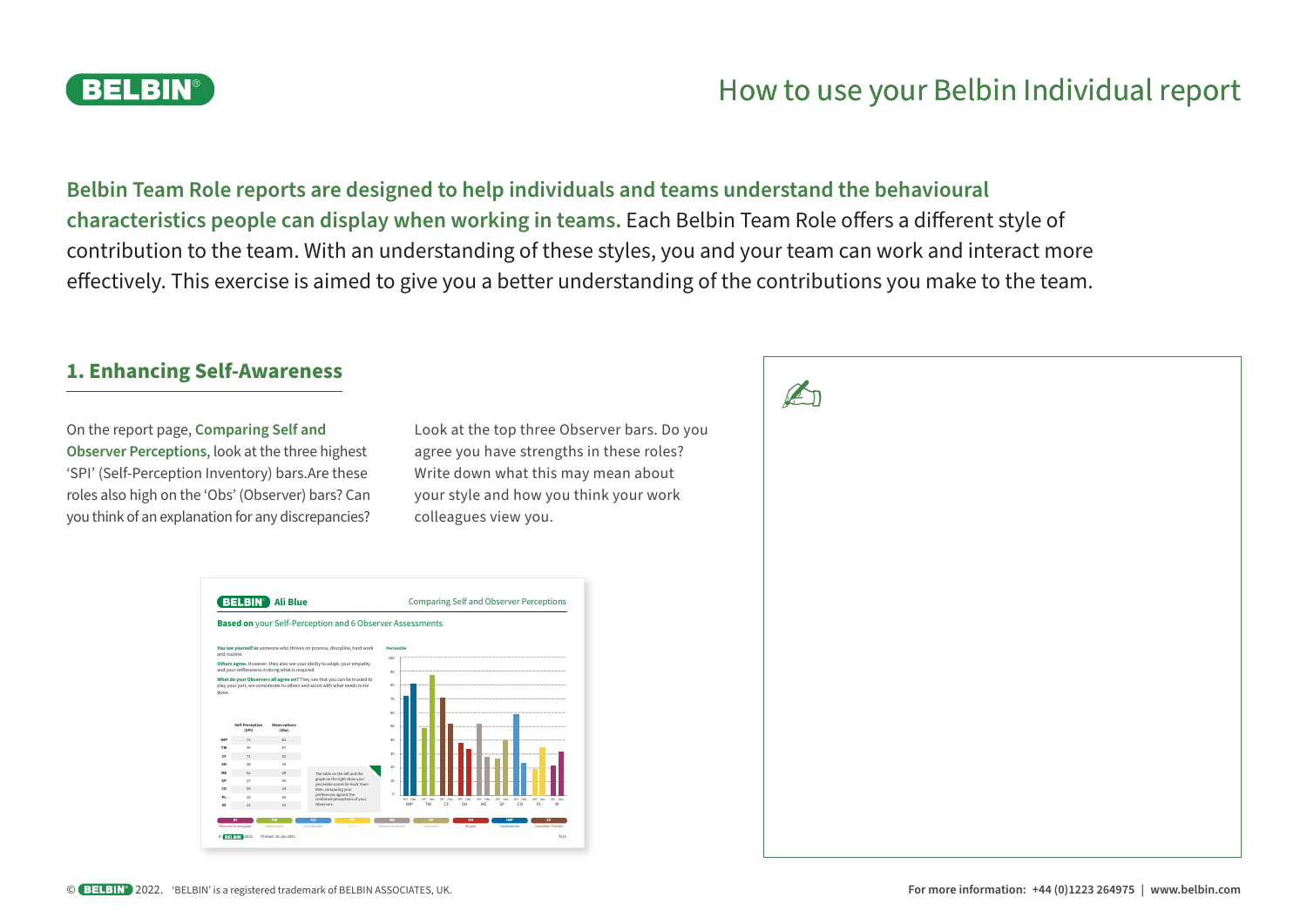

### **2. Improving Personal Effectiveness**

On the **Team Roles in a Ranked Order** report, look at 'Your Overall Team

**Ali Blue** Team Roles in a Ranked Order **Based on** your Self-Perception and 6 Observer Assessments **1 2 3 4 5 6 7 8 9 Self-Perception IMP CF CO ME TW SH SP RI PL** Observer Antonio Lime **IMP PL CF CO TW SP ME RI SH** Pamela Olive **IMP TW SP ME CF CO** Robbie Yellow **TW IMP SH CF RI SP ME CO** Nisha Navy **TW IMP PL RI SP ME CO CF SH** Erin Blue **PL CF TW RI SP CO SH IMP ME** Ravi Teal **SH IMP TW CF ME RI SP Observers' Overall Views TW IMP CF SP PL SH RI ME CO Your Overall Team Role Composition IMP TW CF SH ME SP CO PL RI** tides an overview of Team Roles rself and your Observers. **Ali Blue** strange are displayed from your highest (1) to **Ali Blue** Team Role Feedback stranged from your highest (1) to did not observe any of a given Team Role re will be a blank. am Role composition is a t Self and Observer responses. I complex formula and not a d average of the totals. resource Investigator Teamworker Complete Investigator Plant Monitor Shaper Institute Shaper Implementer Completer Finisher 9/11 **RI TW CO PL ME SP SH IMP CF** finishing touches. **Based on** your Self-Perception and 6 Observer Assessments Combining your view with the views of others, your main contributions are: Implementer and Teamw IMP TW CF SH ME SP CO PL RI 100 90 80 40 30 You appear to be someone who does the things that need to **Percentile** be done, whether in terms of the work to be performed or in providing general assistance. The value of this focus is that yours is a contribution which has the potential of being appreciated everywhere. For example, when you find yourself engaged in a key project or task, you will be the person who knows how best to cope with the pressing everyday issues that arise. However, you may find it more dificult to progress when placed in an upfront role. This will be especially true where the focus is on selling new lines or ideas to others. For this reason you should benefit from close association with a prominent manager or colleague with a gif for proclaiming a message loud and clear. This person might be strong and demanding but can offer you their forceful voice when you most need it. The greater your skill in handling the problems that others create in their wake, the more you will have an indispensable role to perform. Perhaps that is why in your case, who you wo permane it emays want to emy any our case, emoyou wh to be more vital than for most people. For this you should choose your job and your team with care. Take full account of who else is there and make sure that you avoid the company of a colleague with a strong sense of personal territory who might wish to squeeze you out. You need to feel comfortable if you are to ofer your best. As a manager, you are likely to work best with those who share your work ethic and are able to add the necessary Your overall operating style should be of someone who takes thing a good atmosphere at work. You appear to have an afinity for accuracy and maintaining high standards. To enhance your performance, try taking on tasks such as proofreading or checking the final figures, which will help you to sharpen your attention to detail further. The more you show yourself to be someone capable of picking up on errors which could otherwise cause embarrassment, the more valuable you will become to the team. On a final note, you need to take account of the role for which you are least suited. You do not appear to have the characteristics of someone who develops are who develops and can exploit and can exploit useful contacts outside the organisation. If you can work in harmony with someone who has these complementary ance is likely to improve © 2022 Printed: 26 Jan 2022 Resource Investigator Teamworker Co-ordinator Plant Monitor Evaluator Specialist Shaper Implementer Completer Finisher 6/11 **RI TW CO PL ME SP SH IMP CF** Role Composition' and consider the top two Team Roles. Then read the **Team Role Feedback** report. Now discuss how you would like to develop your work and/or management style based on the above information.

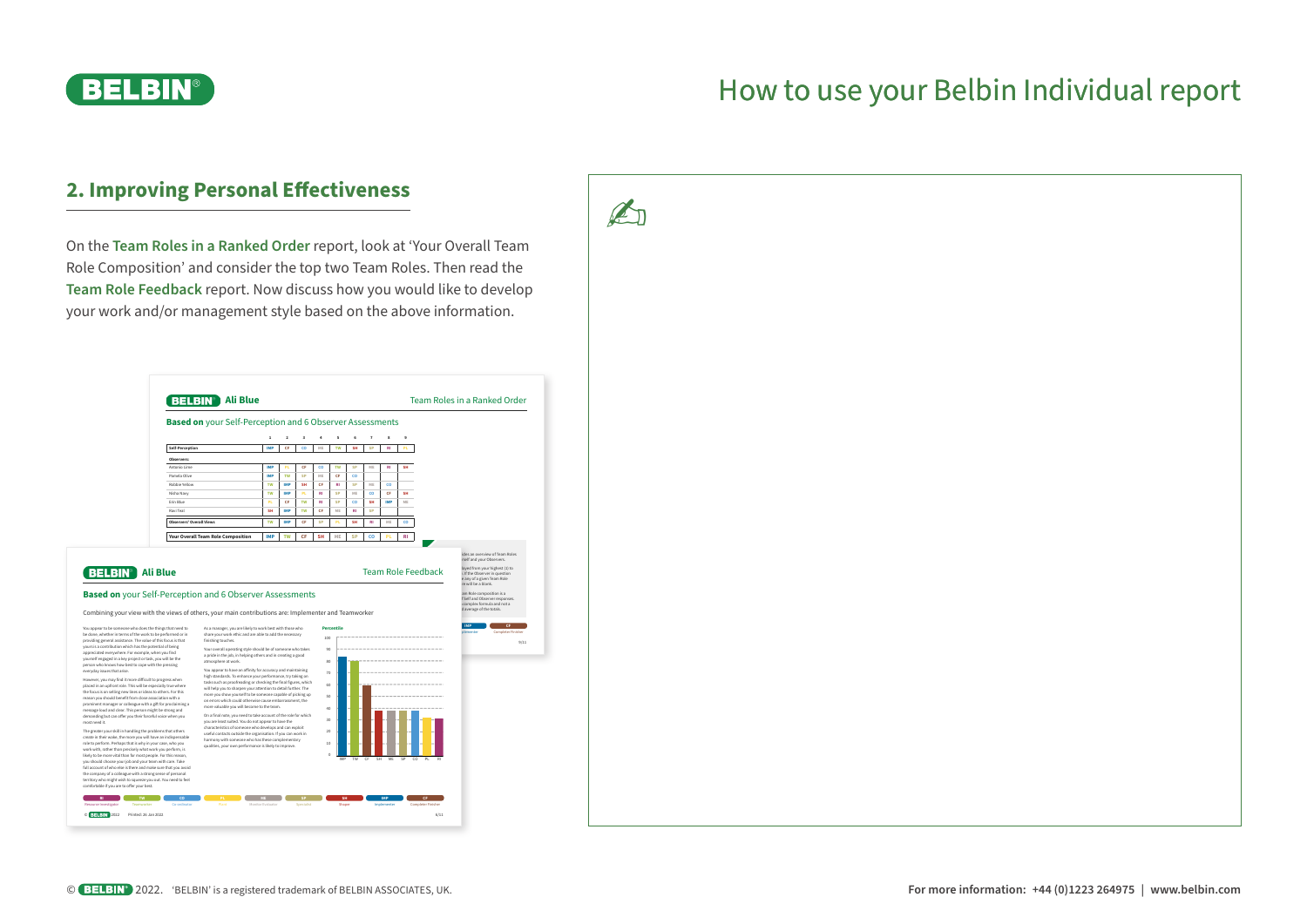

### **2. Improving Personal Effectiveness (cont.)**

On the **List of Observer Responses** report, look at the top 6 words. These are the behaviours which your Observers see you display most frequently. Discuss briefly how you are going to use the strengths to advantage and how you might minimise any associated weaknesses.

| weaknesses shown in italics. |                |                            |                         | Here is a complete list of the words and phrases your Observers chose from the Observer Assessment in descending order. Words for associated |                |                           |              |
|------------------------------|----------------|----------------------------|-------------------------|----------------------------------------------------------------------------------------------------------------------------------------------|----------------|---------------------------|--------------|
| reliable                     | 11             | resistant to change        | $\overline{3}$          | seizes opportunities                                                                                                                         | $\overline{2}$ | unenthusinstic            | $\circ$      |
| caring                       | 8              | indecisive                 | $\overline{\mathbf{3}}$ | keen to impart expertise                                                                                                                     | $\overline{2}$ | ablivious                 | $\circ$      |
| helpful                      | $\overline{7}$ | reluctant to allocate work | $\overline{3}$          | diplomatic                                                                                                                                   | $\overline{2}$ | over-delegating           | $\mathbf{0}$ |
| efficient                    | 6              | fearful of conflict        | $\overline{\mathbf{3}}$ | outgoing                                                                                                                                     | $\overline{2}$ | manipulative              | $\mathbf{0}$ |
| imaginative                  | 5              | perfectionist              | $\overline{3}$          | accurate                                                                                                                                     | $\overline{2}$ | inconsistent              | $\mathbb O$  |
| hard-driving                 | 5              | meticulous                 | $\overline{\mathbf{3}}$ | aver-sensitive                                                                                                                               | $\mathbf{1}$   | restricted in outlook     | $\mathbf{0}$ |
| perceptive                   | 5              | competitive                | $\overline{3}$          | fussy                                                                                                                                        | $\mathbf{1}$   | eccentric                 | $\circ$      |
| practical                    | 5              | outspoken                  | $\overline{\mathbf{3}}$ | territorial                                                                                                                                  | $\mathbf{1}$   | uninvolved with specifics | $\theta$     |
| encouraging of others        | 5              | methodical                 | $\overline{3}$          | shrewd                                                                                                                                       | $\mathbf{1}$   | inflexible                | $\mathbf{0}$ |
| conscious of priorities      | 5              | consultative               | $\overline{\mathbf{3}}$ | tough                                                                                                                                        | $\mathbf{1}$   | absent-minded             | $\mathbf{0}$ |
| frightened of failure        | $\ddot{4}$     | willing to adapt           | $\overline{3}$          | impartial                                                                                                                                    | $\mathbf{1}$   | procrastinating           | $\mathbf{0}$ |
| zunibutz                     | 4              | logical                    | $\overline{\mathbf{3}}$ | enterprising                                                                                                                                 | 1              | over-talkative            | $\circ$      |
| creative                     | 4              | dedicated to subject       | $\overline{\mathbf{3}}$ | free-thinking                                                                                                                                | $\mathbf{1}$   | confrontational           | $\mathbf{0}$ |
| inquisitive                  | 4              | unadventurous              | $\overline{2}$          | challenging                                                                                                                                  | $\mathbf{1}$   | pushy                     | $\theta$     |
| persevering                  | 4              | sceptical                  | $\overline{2}$          | motivated by learning                                                                                                                        | $\mathbf{1}$   | impulsive                 | $\mathbb O$  |
| self-reliant                 | 4              | impatient                  | $\overline{2}$          | corrects errors                                                                                                                              | 1              | engrossed in own area     | $\mathbf{0}$ |
| realistic                    | 4              | inventive                  | $\overline{2}$          | confident and relaxed                                                                                                                        | $\mathbf{1}$   | original                  | $\mathbf{0}$ |
| disciplined                  | 4              | persuasive                 | $\overline{2}$          | analytical                                                                                                                                   | $\mathbf{1}$   | broad in outlook          | $\Omega$     |

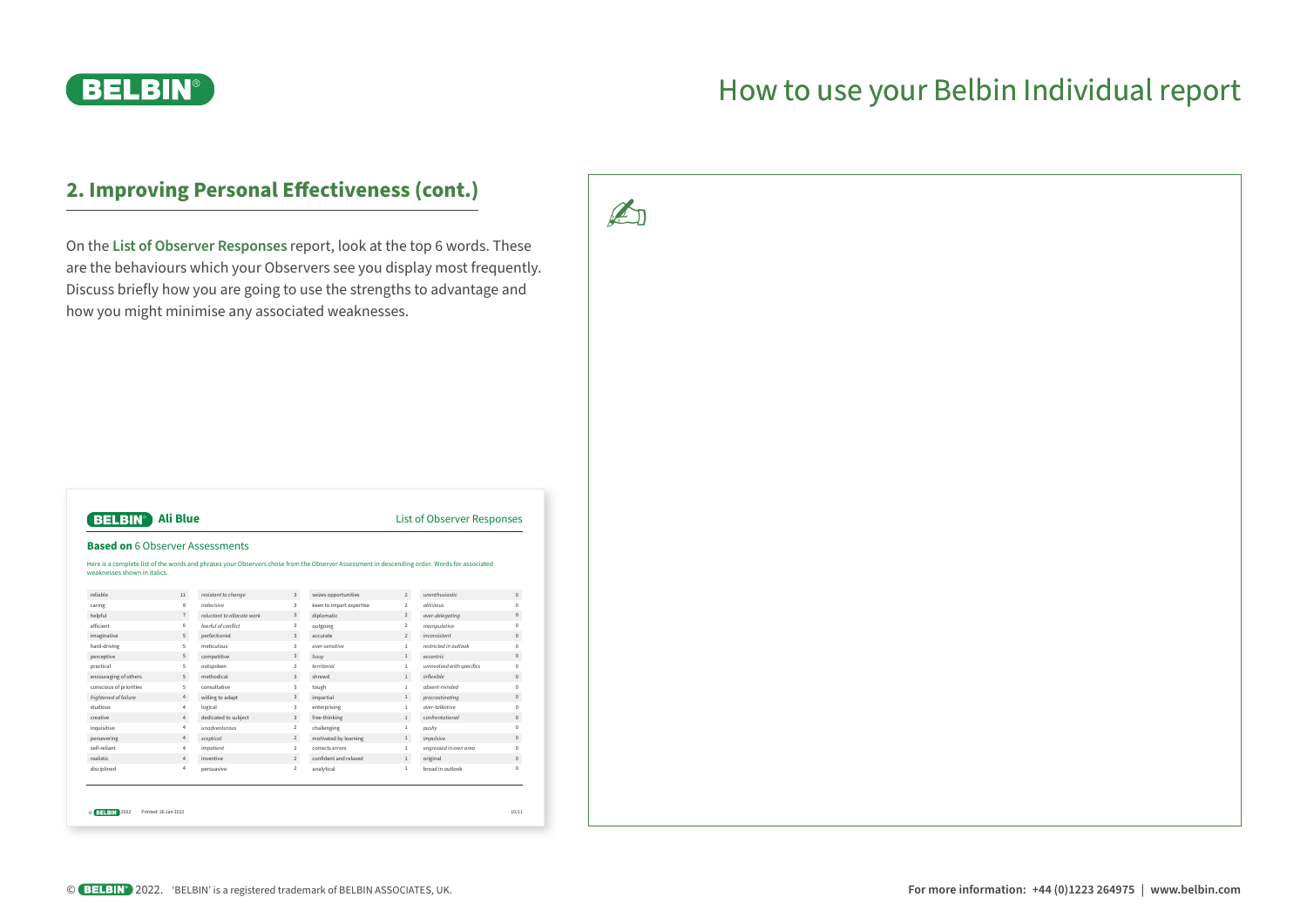

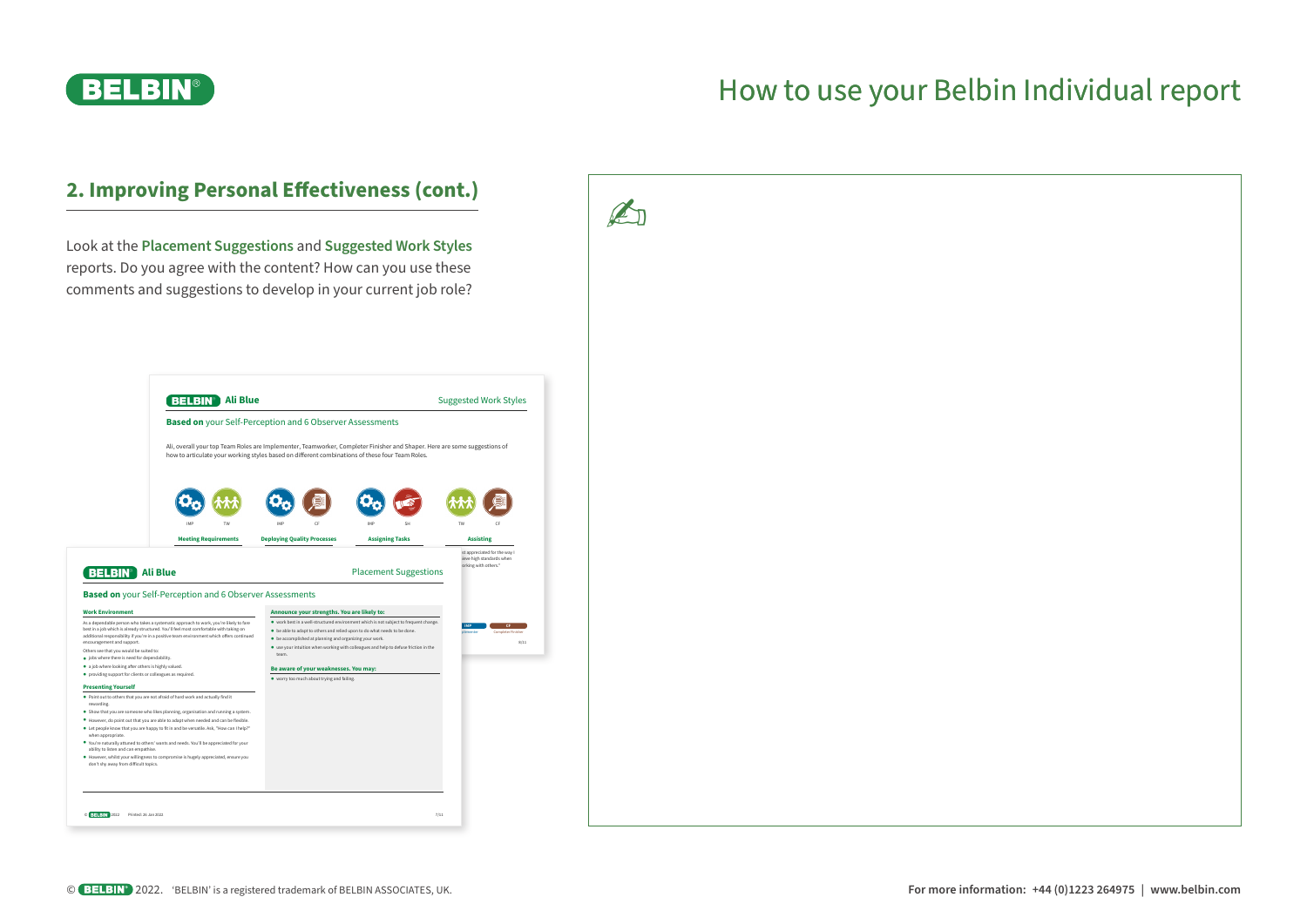

### **3. Improving Team Effectiveness**

On the **Team Roles in a Ranked Order** report, look at which Team Role is in 9th place on your Self-Perception. Now look at where this Team Role comes in the 'Observers' Overall View'. Finally, look at the bottom role on 'Your Overall Team Role Composition'. Which Team Role do you consider you are least likely to take on? Write it down. Now explain how you can ensure that your weakest role is covered. Are there others who have strengths complementary to yours?